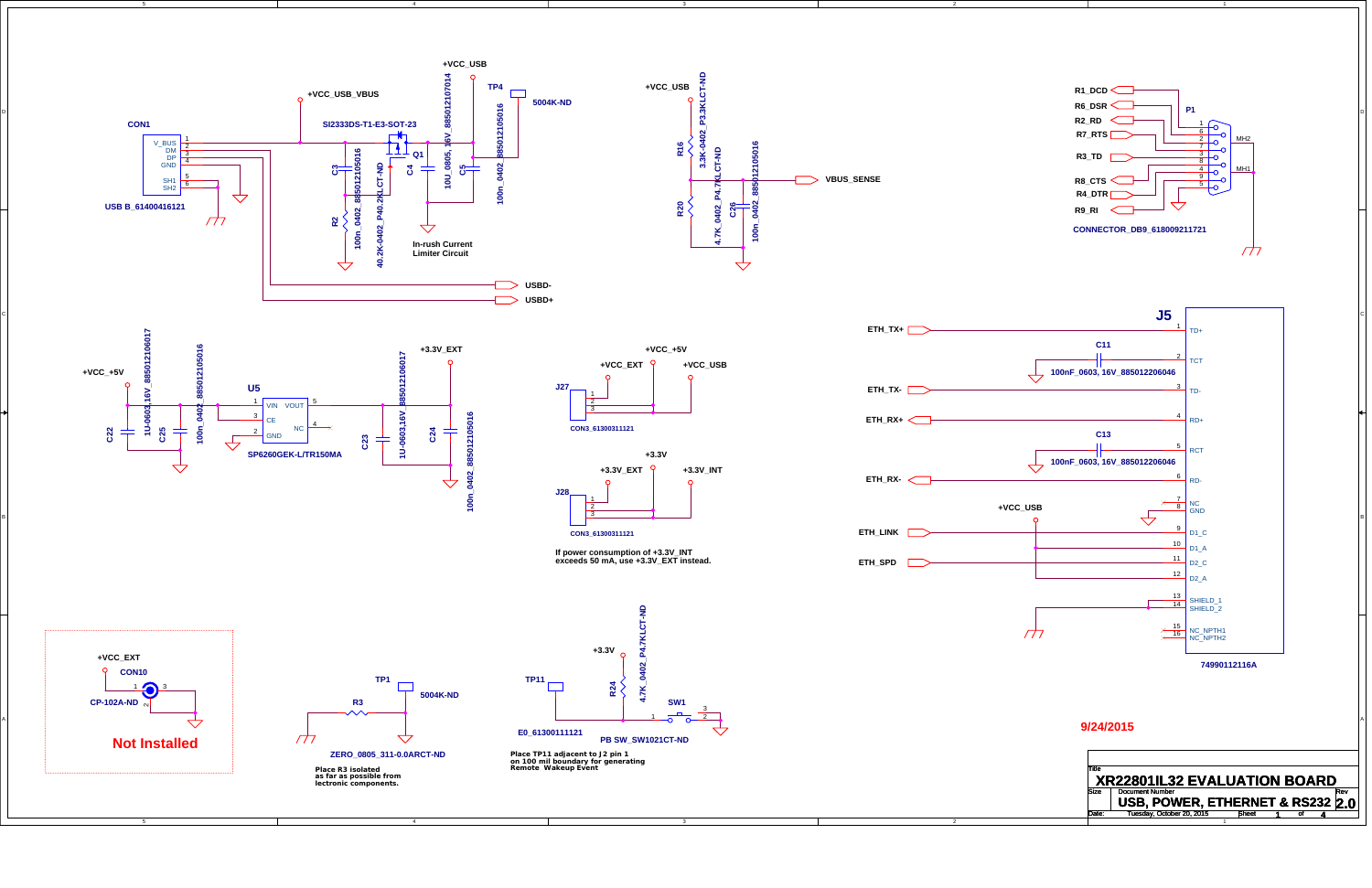4

5

2

1